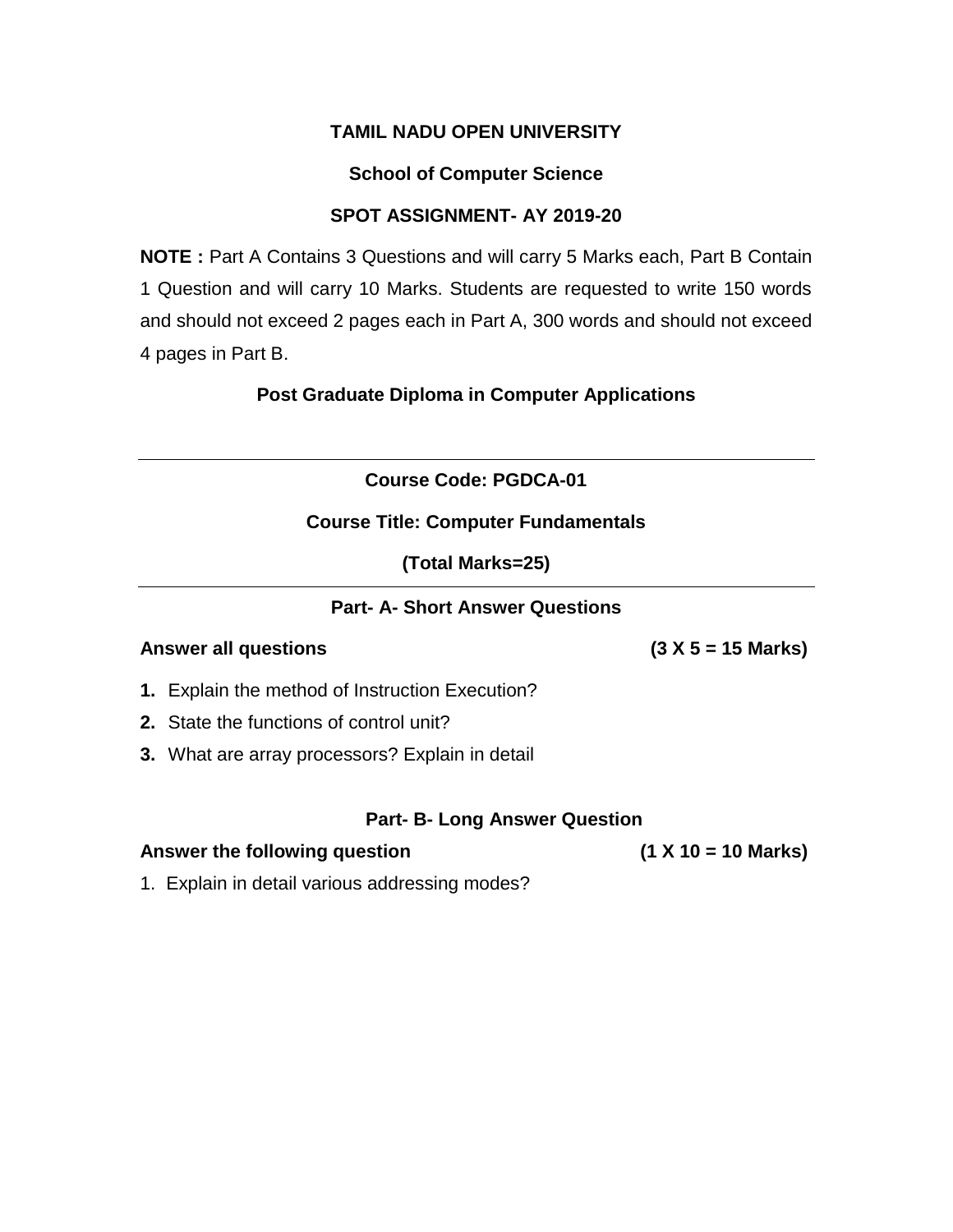### **School of Computer Science**

### **SPOT ASSIGNMENT- AY 2019-20**

**NOTE :** Part A Contains 3 Questions and will carry 5 Marks each, Part B Contain 1 Question and will carry 10 Marks. Students are requested to write 150 words and should not exceed 2 pages each in Part A, 300 words and should not exceed 4 pages in Part B.

**Post Graduate Diploma in Computer Applications**

**Course Code: PGDCA-02**

### **Course Title: Data Structures through 'C'**

**(Total Marks=25)**

### **Part- A- Short Answer Questions**

#### **Answer all questions (3 X 5 = 15 Marks)**

- 1. Explain pointer with example.
- 2. Explain the operations on stack.
- 3. Discuss about arrays and its types.

### **Part- B- Long Answer Question**

#### **Answer the following question (1 X 10 = 10 Marks)**

1. Explain two-way merge sort with an example.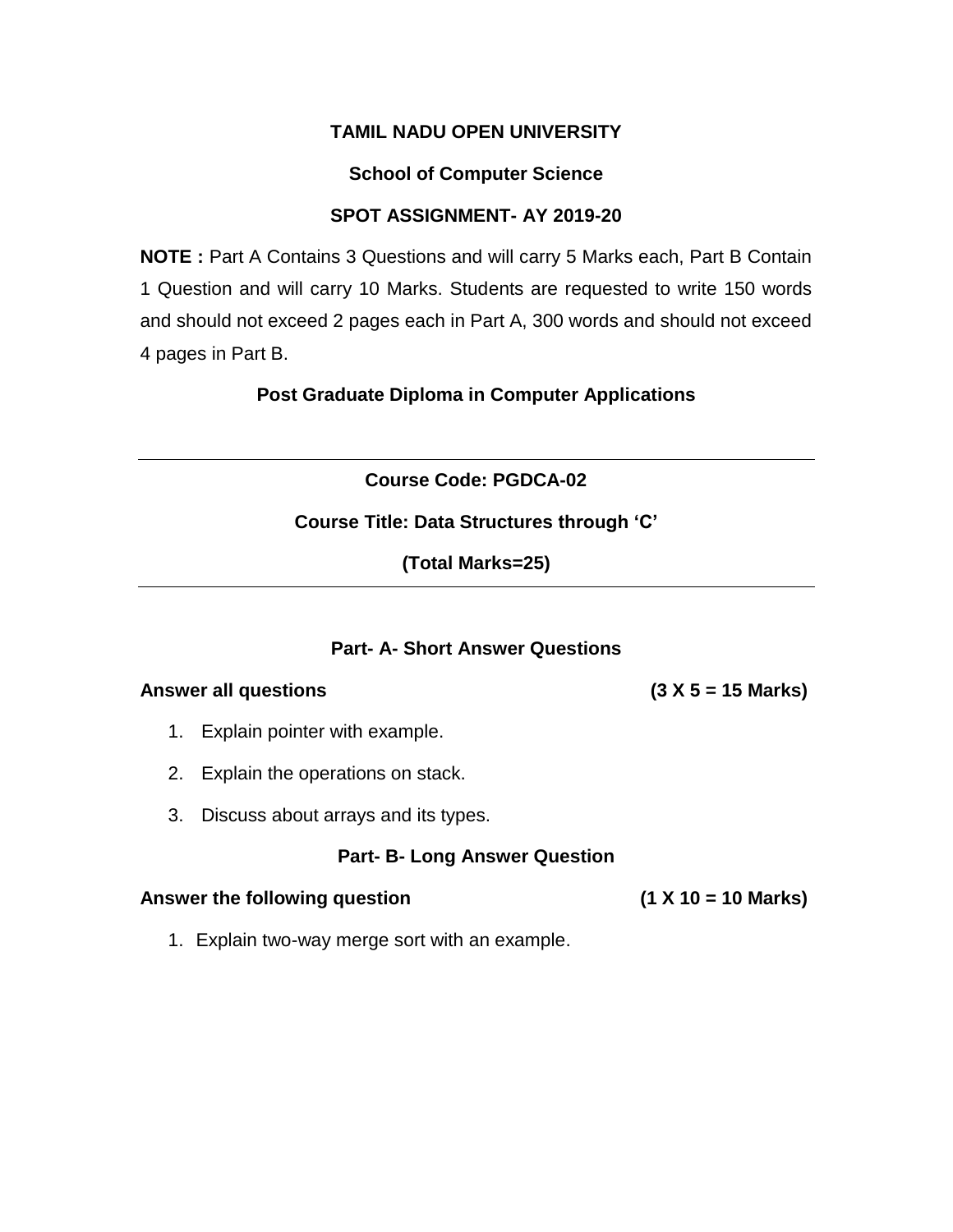# **School of Computer Science**

# **SPOT ASSIGNMENT- AY 2019-20**

**NOTE :** Part A Contains 3 Questions and will carry 5 Marks each, Part B Contain 1 Question and will carry 10 Marks. Students are requested to write 150 words and should not exceed 2 pages each in Part A, 300 words and should not exceed 4 pages in Part B.

**Post Graduate Diploma in Computer Applications**

**Course Code : PGDCA-03**

# **Course Title: Elements of System Analysis and Design**

**(Total Marks=25)**

# **Part- A- Short Answer Questions**

### **Answer all questions (3 X 5 = 15 Marks)**

- **1.** Explain the role of system analyst?
- **2.** What do you mean by structured system design?
- **3.** Explain the need for documentation?

## **Part- B- Long Answer Question**

### **Answer the following question (1 X 10 = 10 Marks)**

1. Explain the steps for building MIS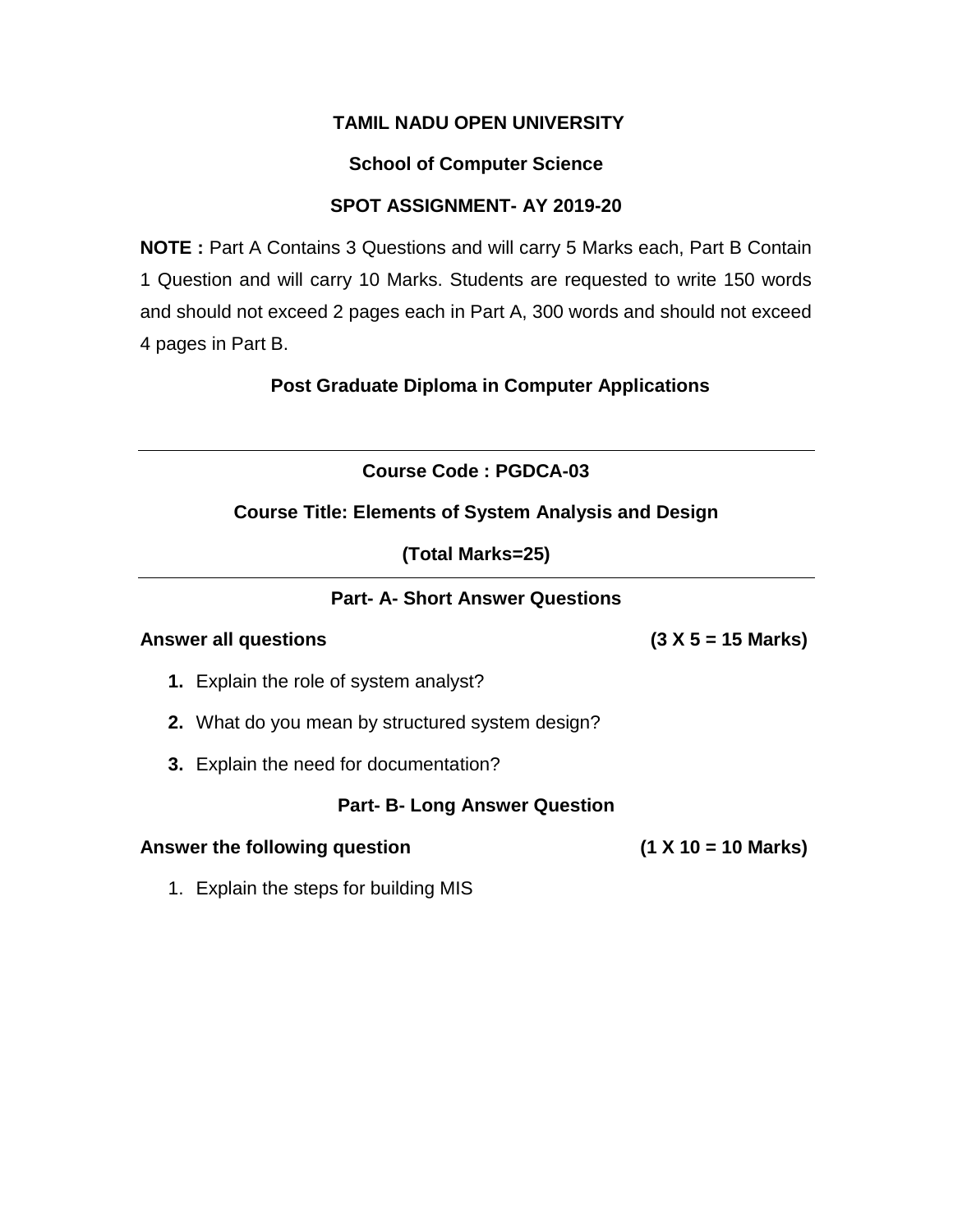## **School of Computer Science**

### **SPOT ASSIGNMENT- AY 2019-20**

**NOTE :** Part A Contains 3 Questions and will carry 5 Marks each, Part B Contain 1 Question and will carry 10 Marks. Students are requested to write 150 words and should not exceed 2 pages each in Part A, 300 words and should not exceed 4 pages in Part B. .

**Post Graduate Diploma in Computer Applications**

**Course Code: PGDCA-04**

## **Course Title: Introduction to Data Base Management Systems**

**(Total Marks=25)**

### **Part- A- Short Answer Questions**

### **Answer all questions (3 X 5 = 15 Marks)**

- **1.** Write the advantages of DBMS.
- **2.** Explain Boyce-Codd normal form.
- **3.** Discuss about database management issues.

### **Part- B- Long Answer Question**

### **Answer the following question (1 X 10 = 10 Marks)**

1. Explain 1NF, 2NF and 3NF with suitable example.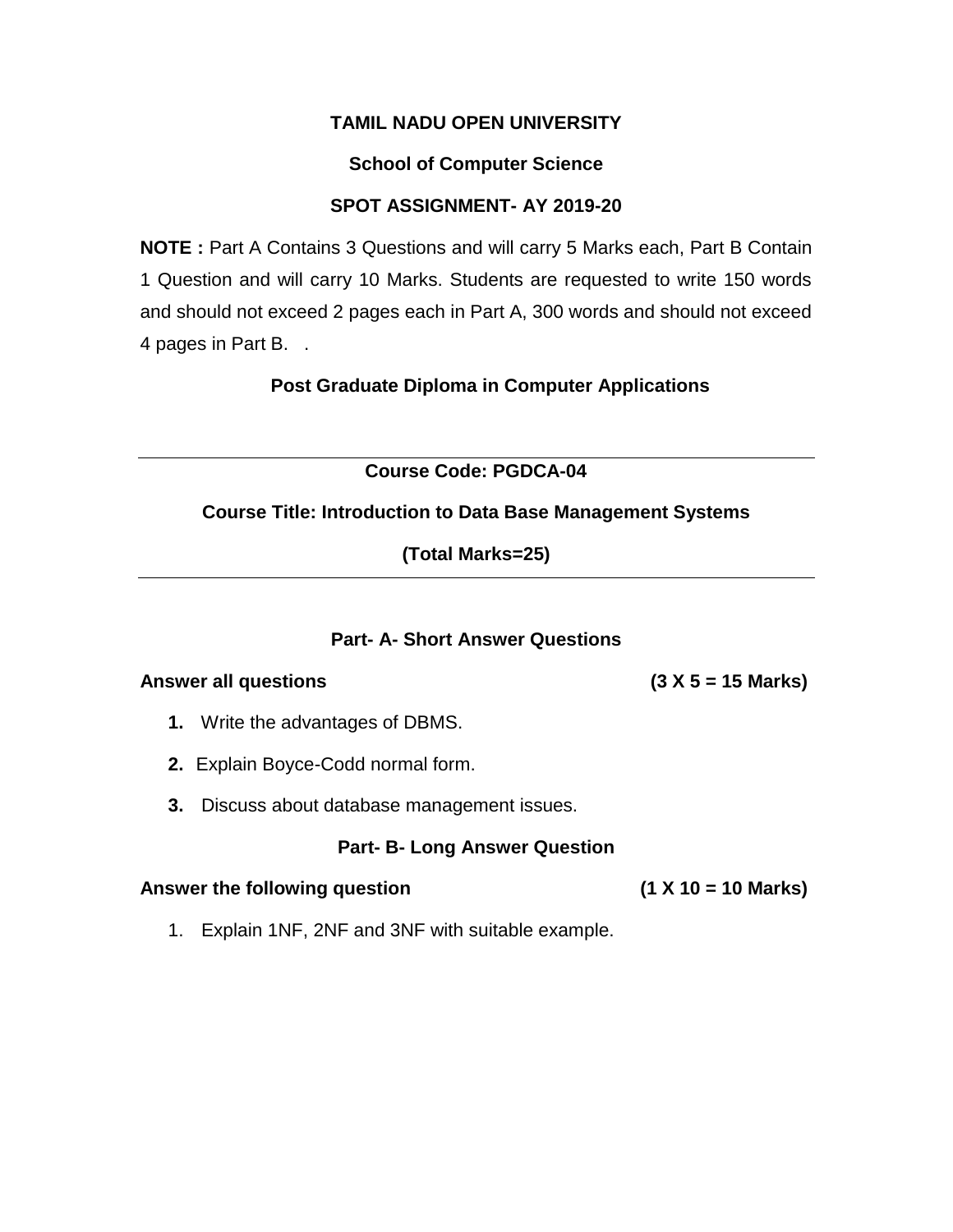### **School of Computer Science**

### **SPOT ASSIGNMENT- AY 2019-20**

**NOTE :** Part A Contains 3 Questions and will carry 5 Marks each, Part B Contain 1 Question and will carry 10 Marks. Students are requested to write 150 words and should not exceed 2 pages each in Part A, 300 words and should not exceed 4 pages in Part B. .

**Post Graduate Diploma in Computer Applications**

**Course Code : PGDCA-05**

### **Course Title :Introduction to Computer Organisation**

**(Total Marks=25)**

### **Part- A- Short Answer Questions**

#### **Answer all questions (3 X 5 = 15 Marks)**

- **1.** Discuss about Full Adder with circuit diagram.
- **2.** Discuss about various addressing modes.
- **3.** List out different types of instruction. Explain data transfer instructions.

### **Part- B- Long Answer Question**

### **Answer the following question (1 X 10 = 10 Marks)**

1. What is decoder? Explain 3-to-8 Decoder.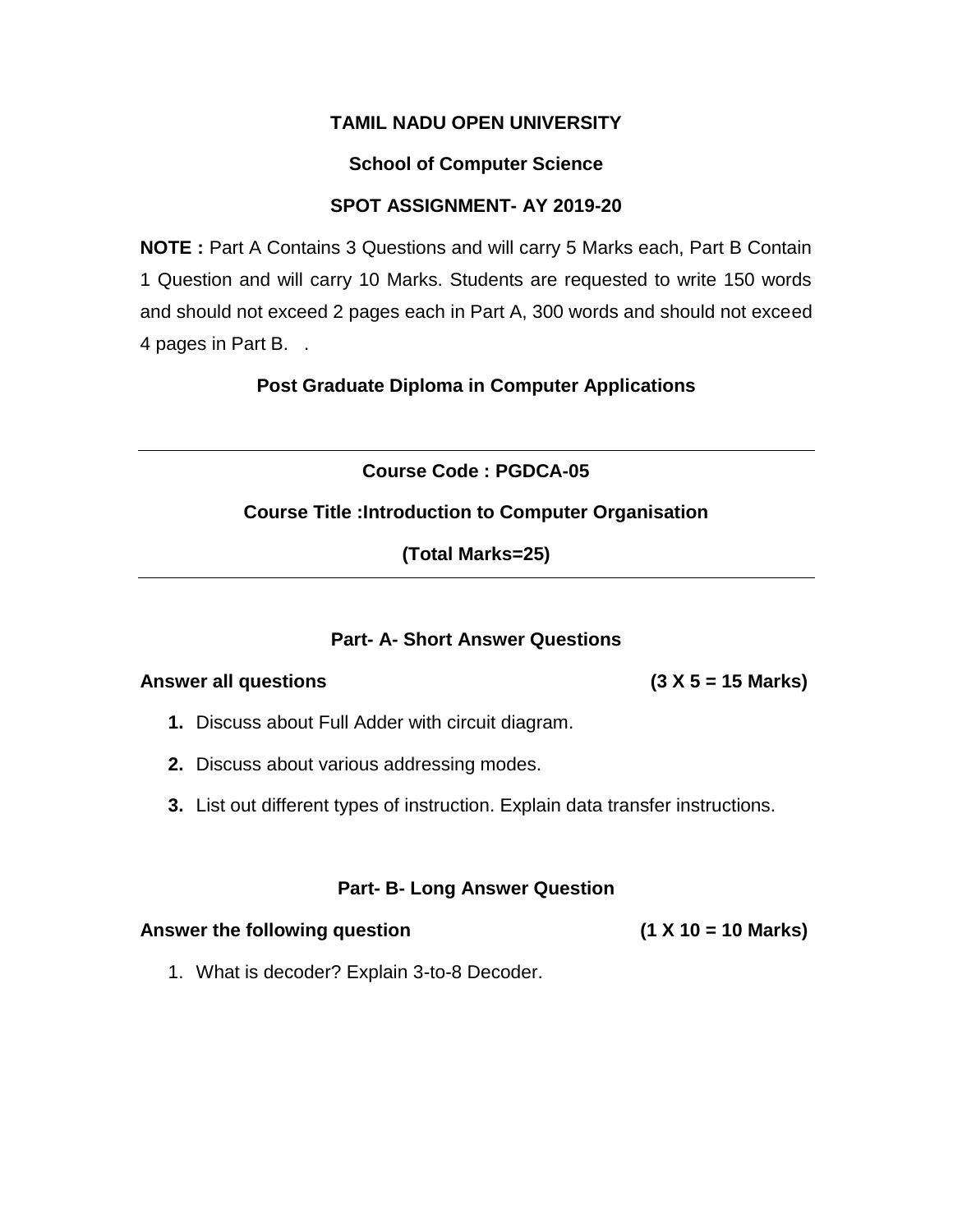### **School of Computer Science**

### **SPOT ASSIGNMENT- AY 2019-20**

**NOTE :** Part A Contains 3 Questions and will carry 5 Marks each, Part B Contain 1 Question and will carry 10 Marks. Students are requested to write 150 words and should not exceed 2 pages each in Part A, 300 words and should not exceed 4 pages in Part B

**Post Graduate Diploma in Computer Applications**

**Course Code : PGDCA-06**

## **Course Title: Introduction to Software Engineering**

**(Total Marks=25)**

### **Part- A- Short Answer Questions**

#### **Answer all questions (3 X 5 = 15 Marks)**

- 1. What are the phases in software development?
- 2. Discuss about product and process.
- 3. Explain the functions of system testing.

### **Part- B- Long Answer Question**

### **Answer the following question (1 X 10 = 10 Marks)**

1. Explain spiral and RAD process models.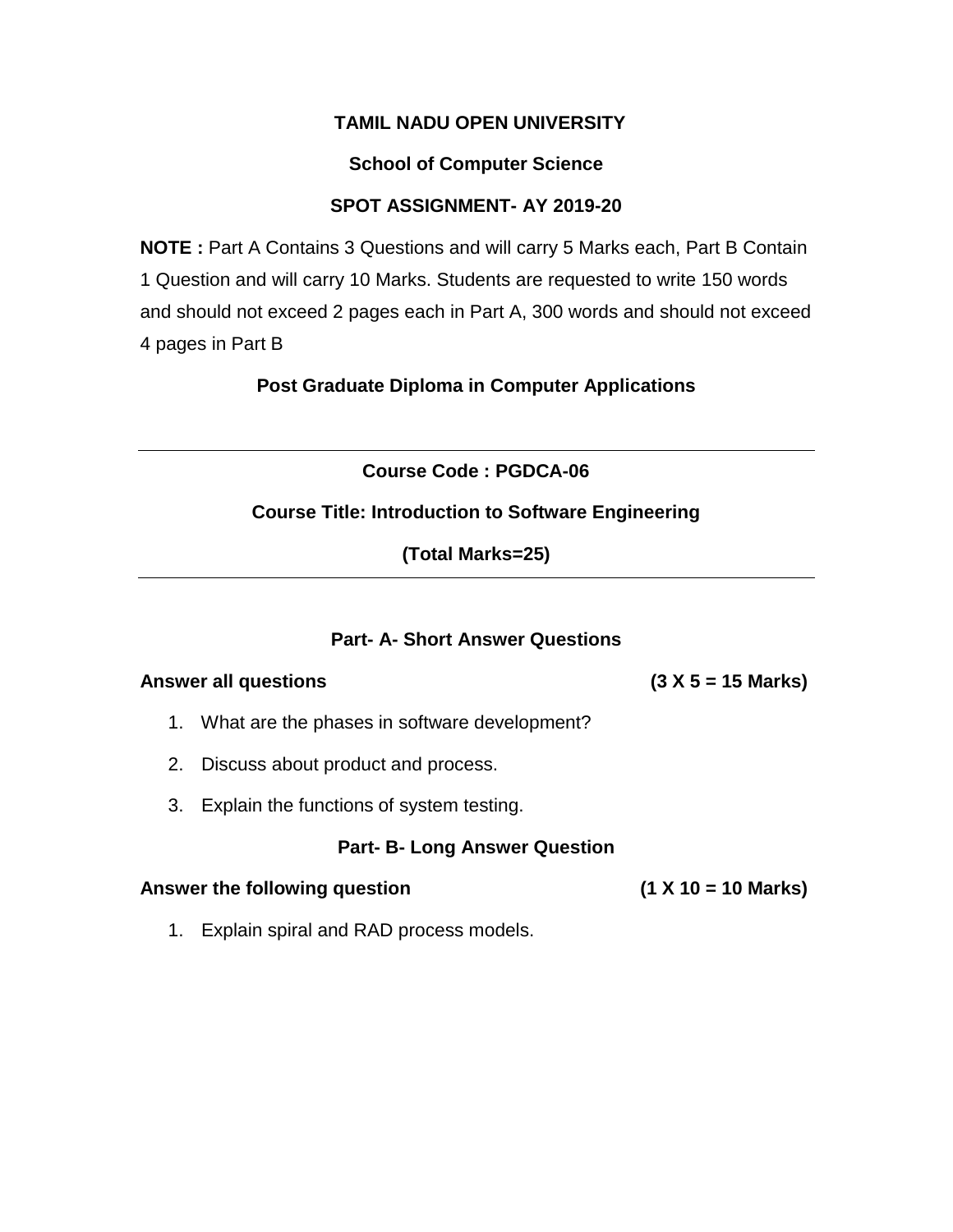### **School of Computer Science**

### **SPOT ASSIGNMENT- AY 2019-20**

**NOTE :** Part A Contains 3 Questions and will carry 5 Marks each, Part B Contain 1 Question and will carry 10 Marks. Students are requested to write 150 words and should not exceed 2 pages each in Part A, 300 words and should not exceed 4 pages in Part B

### **Post Graduate Diploma in Computer Applications**

## **Course Code : PGDCA-07**

### **Course Title :C++ and Object Oriented Programming**

**(Total Marks=25)**

### **Part- A- Short Answer Questions**

#### **Answer all questions (3 X 5 = 15 Marks)**

**1.** Explain the general structure of OOPS.

- **2.** Explain various looping statement with examples.
- **3.** What is template? Explain its usage.

### **Part- B- Long Answer Questions**

#### **Answer the following question (1 X 10 = 10 Marks)**

1. Explain different types of inheritance.